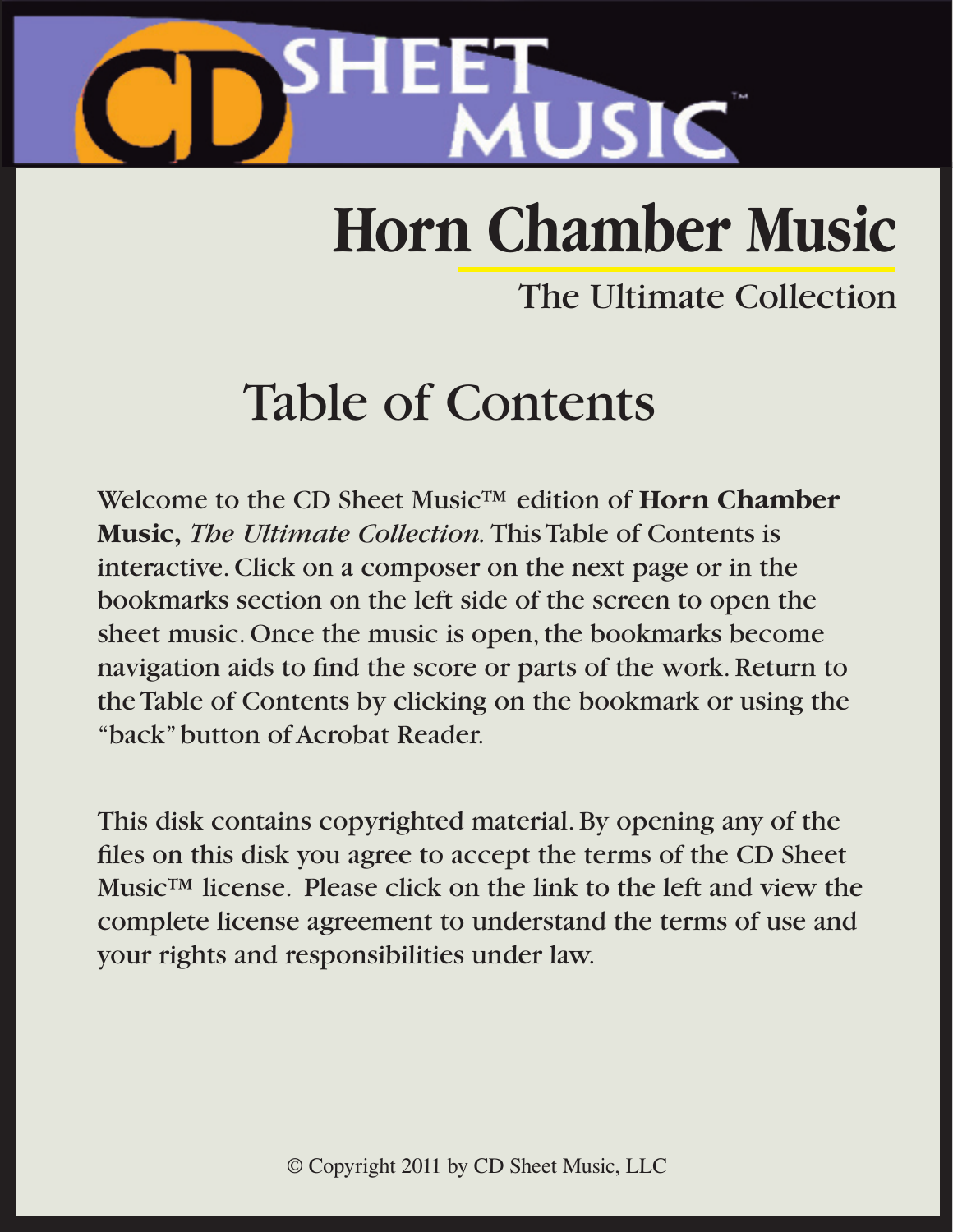

### Composers on this CD-ROM

(click on a composer to go to that section of the Table of Contents)

| <b>ALLIER</b>     | <b>FIBICH</b>       | <b>LIEBERT</b>          | <b>SCHUBERT</b>   |
|-------------------|---------------------|-------------------------|-------------------|
| AMON              | FOERSTER            | <b>MARTIN</b>           | <b>SCHUMANN</b>   |
| <b>BAUSSNERN</b>  | <b>GAMBARO</b>      | <b>MOLBE</b>            | <b>SOBECK</b>     |
| <b>BEETHOVEN</b>  | <b>GIESEKING</b>    | <b>MOZART</b>           | <b>SPIES</b>      |
| <b>BLANC</b>      | <b>GLAZUNOV</b>     | MÜLLER                  | <b>SPINDLER</b>   |
| <b>BRAHMS</b>     | GRUND               | ONSLOW                  | <b>STARK</b>      |
| <b>BRICCIALDI</b> | <b>HAMM</b>         | <b>PFEIFFER</b>         | <b>STRAUSS</b>    |
| <b>COLOMER</b>    | <b>HERZOGENBERG</b> | <b>RAMSÖE</b>           | <b>TAFFANEL</b>   |
| DANZI             | <b>HEUSCHKEL</b>    | <b>REICHA</b>           | <b>TAUBERT</b>    |
| <b>DAUPRAT</b>    | <b>HUBER</b>        | <b>REINECKE</b>         | <b>TCHEREPNIN</b> |
| <b>DICKHUT</b>    | <b>KAUFFMANN</b>    | <b>RICE</b>             | <b>TILLMETZ</b>   |
| <b>DOPPLER</b>    | <b>KOPPRASCH</b>    | RIMSKY-KORSAKOV VOLBACH |                   |
| <b>DUNCAN</b>     | <b>KREUZ</b>        | <b>RUBINSTEIN</b>       | WAGNER            |
| <b>DUVERNOY</b>   | LAURISCHKUS         | <b>SCHMID</b>           | WEBER             |
| <b>EWALD</b>      | LENDVAI             | <b>SCHMITT</b>          |                   |

**The complete Table of Contents begins on the next page**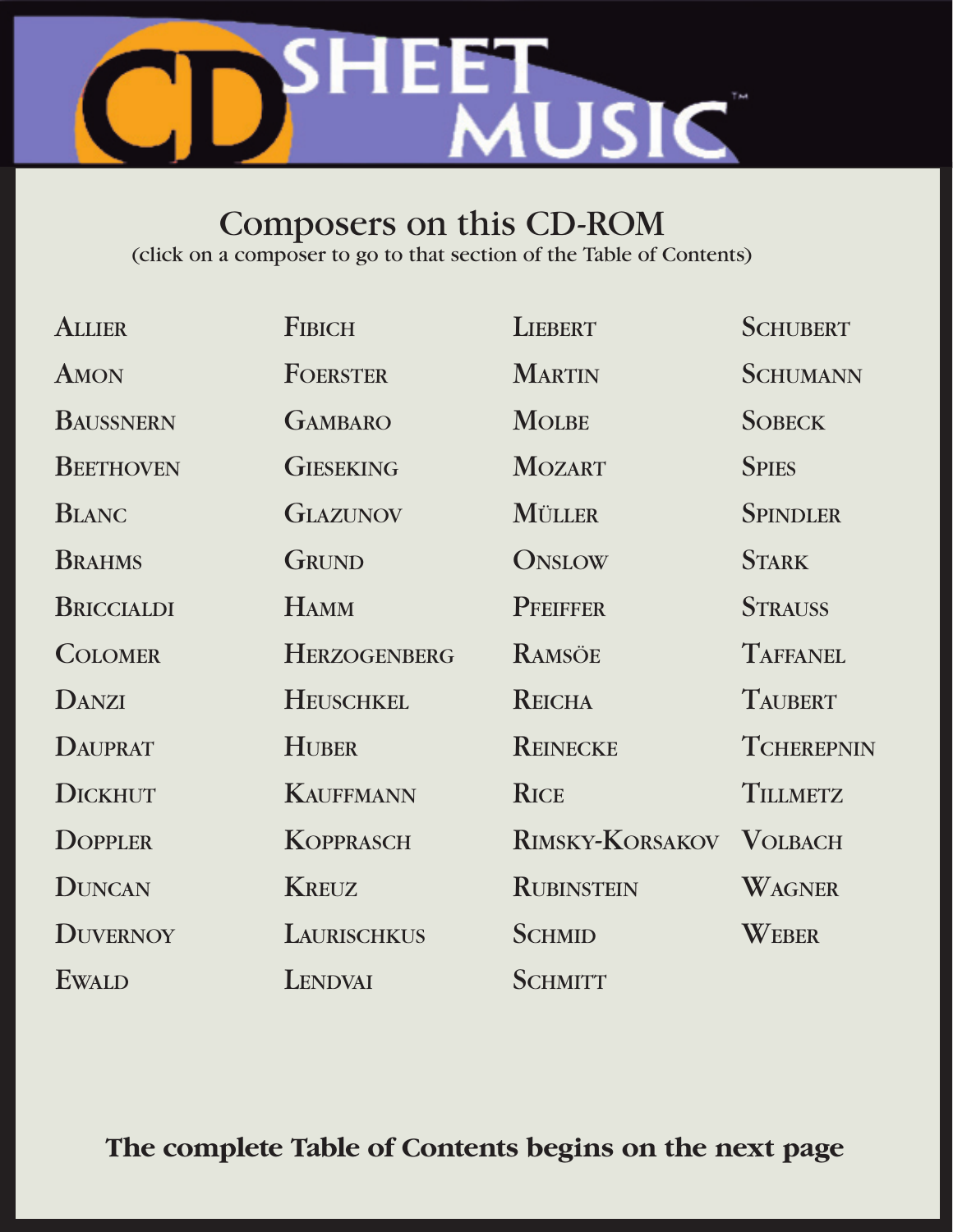<span id="page-2-0"></span>

**ALLIER, GABRIEL** Scène Champêtre (Wind Quartet)

**AMON, JOHANN ANDREAS** 3 Quartets for Horn and Strings, Op. 20 3 Quartets for Horn and Strings, Op. 109

**BAUSSNERN, WALDEMAR VON** Quintet for Piano, Winds and Strings

**BEETHOVEN, LUDWIG VAN** Quintet for Piano and Winds, Op. 16

**BLANC, ADOLPHE** Romance, Op.43 for Oboe, Horn and Piano

**BRAHMS, JOHANNES** Horn Trio, First Version, 1866 Horn Trio, Second Version, 1891

**BRICCIALDI, GIULIO** Wind Quintet No. 1, Op. 124

**COLOMER, BLAS MARIA DE** Menuet for Wind Quintet

**DANZI, FRANZ** Wind Quintet, Op. 56

**DAUPRAT, LOUIS-FRANÇOIS** 3 Grand Trios for Horns, Op. 4 3 Quintets for Horn and Strings, Op. 6 Mélodie, Op. 25 (2 Horns, Piano) Trio for 3 Horns, Orchestra or Piano, Op. 15 Trios, Quartets, Sextets

#### **DICKHUT, CHRISTIAN**

 Sérénade pour Guitarre, Flûte et Cor ou Alto

**DOPPLER, FRANZ** Souvenir du Rigi, Idylle, Op. 34

**DUNCAN, WILLIAM EDMONDSTOUNE** Quintet for Piano and Winds, Op. 38

**DUVERNOY, FRÉDÉRIC** 3 Nocturnes for Harp and Horn, Op. 32

**EWALD, VICTOR** Brass Quintet No.1, Op. 5

**FIBICH, ZDENEK** Quintet for Clarinet, Violin, Cello, Horn and Piano, Op. 42

**FOERSTER, JOSEF BOHUSLAV** Wind Quintet, Op. 95

**GAMBARO, VINCENZO** 3 Wind Quartets, Op. 4

**GIESEKING, WALTER** Quintet for Piano and Winds

**GLAZUNOV, ALEXANDER** In Modo Religioso, Op. 38

**GRUND, FRIEDRICH WILHELM** Quintet for Piano and Winds, Op. 8

**HAMM, JOHANN VALENTIN** 4 Gespräch

**HERZOGENBERG, HEINRICH VON** Piano Quintet, Op. 43 Trio for Oboe, Horn and Piano, Op. 61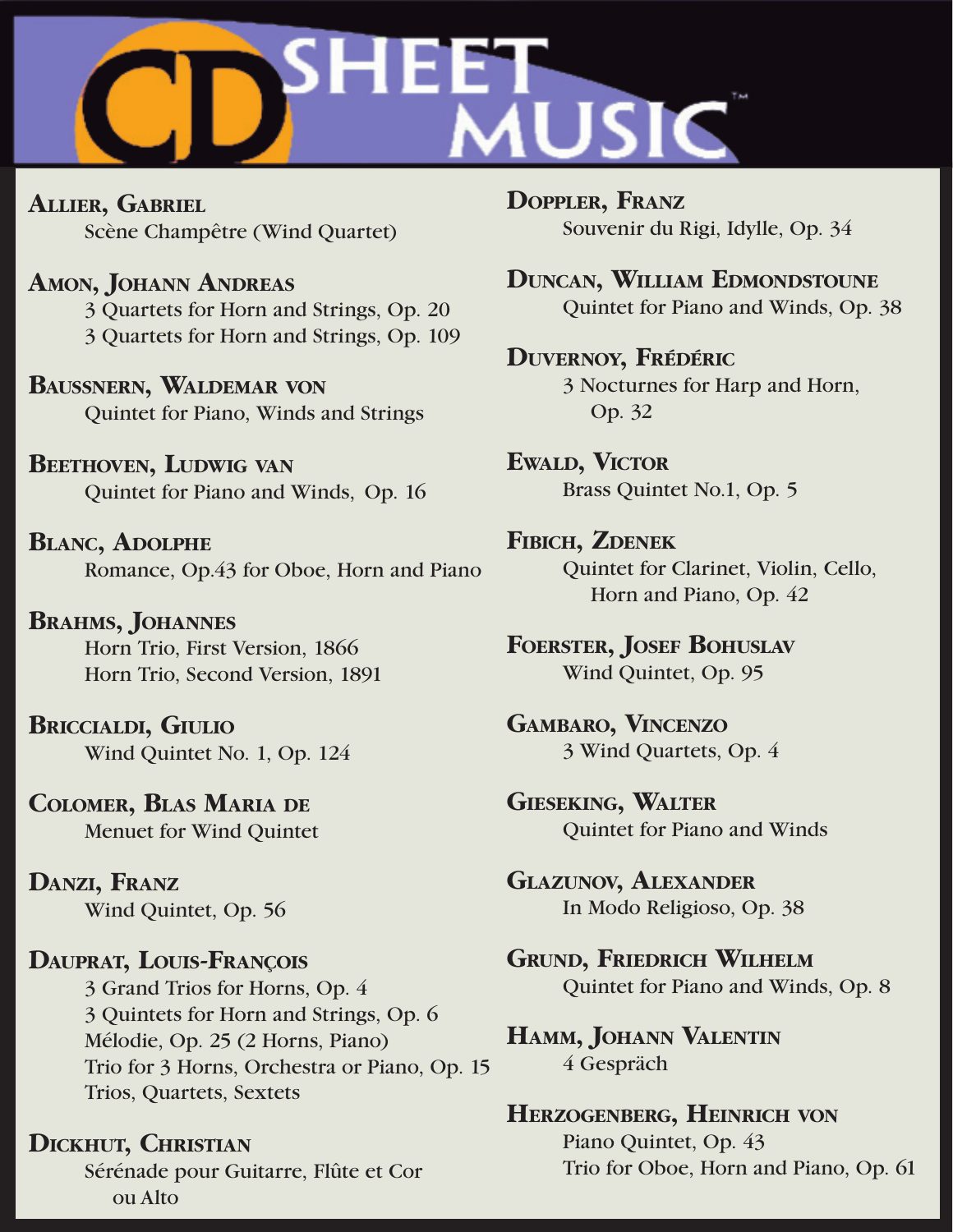<span id="page-3-0"></span>

**HEUSCHKEL, JOHANN PETER** 6 Pieces pour Trois Cors, Op. 9

**HUBER, HANS** Quintet for Piano and Winds, Op. 136

**KAUFFMANN, FRITZ** Wind Quintet, Op. 40

**KOPPRASCH, GEORG** Duet No. 1

**KREUZ, EMIL** Quintet for Horn and Strings, Op. 49

**LAURISCHKUS, MAX** Aus Litauen, Op. 23

**LENDVAI, ERWIN** Wind Quintet, Op. 23

**LIEBERT, HEINZ** Buaern Polka

**MARTIN, ALEXIS** Nocturne, Op. 8

#### **MOLBE, HEINRICH**

 Air arabe, Op.77 Fête des Dryades, Op. 68 Ronde de Printemps, Op. 78

#### **MOZART, WOLFGANG AMADEUS**

 Horn Quintet in E-flat major, K.407-386c Quintet for Piano and Winds in  $E^{\flat}$  Major, K. 452

**MÜLLER, PETER** Wind Quintet No. 1 in  $E^{\flat}$  Major Wind Quintet No. 2 in C minor Wind Quintet No. 3 in A Major

**ONSLOW, GEORGES**

Wind Quintet, Op. 81

#### **PFEIFFER, GEORGES JEAN**

Pastorale, Op. 71

#### **RAMSÖE, WILHELM**

 Brass Quartet No. 2, Op. 29 Brass Quartet No. 4, Op. 37 Brass Quartet No. 5, Op. 38

#### **REICHA, ANTON**

 Wind Quintet, Op. 88 No. 1 Wind Quintet, Op. 88 No. 3 Wind Quintet, Op. 91 No. 1 Wind Quintet, Op. 91 No. 3 Wind Quintet, Op. 91 No. 4 Wind Quintet, Op. 91 No. 5 Wind Quintet, Op. 91 No. 6 Wind Quintet, Op. 99 No. 1 Wind Quintet, Op. 99 No. 2 Wind Quintet, Op. 99 No. 3 Wind Quintet, Op. 99 No. 4 Wind Quintet, Op. 99 No. 5 Wind Quintet, Op. 99 No. 6 Wind Quintet, Op. 100 No. 1 Wind Quintet, Op. 100 No. 2 Wind Quintet, Op. 100 No. 3 Wind Quintet, Op. 100 No. 4 Wind Quintet, Op. 100 No. 5 Wind Quintet, Op. 100 No. 6